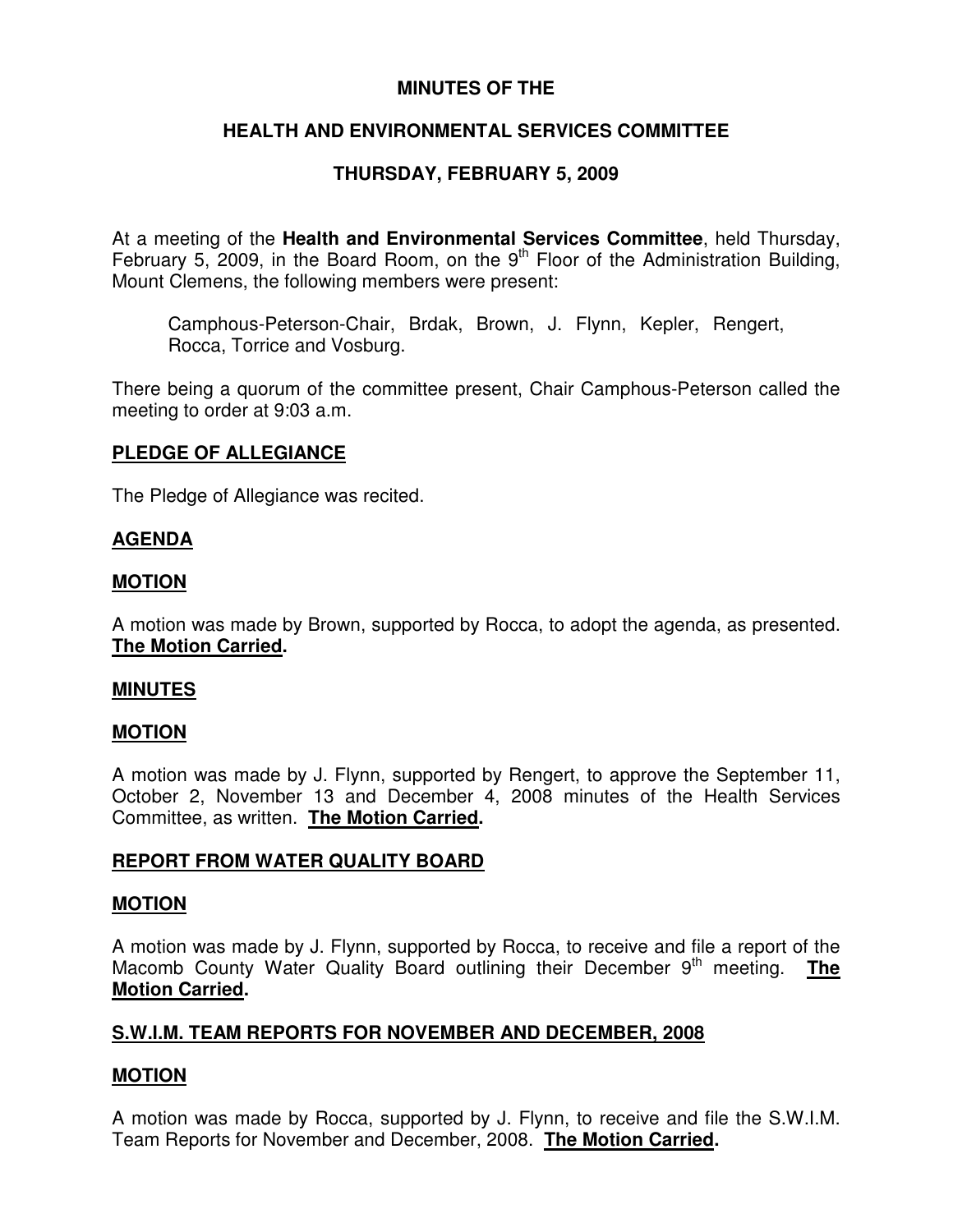# **REQUEST BY HEALTH DEPT. TO SEND OUT REVISED ENVIRONMENTAL PROBLEMS: LAKE/RIVER FUND GUIDANCE DOCUMENT AND GRANT APPLICATION**

### **COMMITTEE RECOMMENDATION – MOTION**

A MOTION WAS MADE BY ROCCA, SUPPORTED BY TORRICE, TO RECOMMEND THAT THE BOARD OF COMMISSIONERS AUTHORIZE THE HEALTH DEPARTMENT TO SEND THE REVISED ENVIRONMENTAL PROBLEMS: LAKE/RIVER FUND GUIDANCE DOCUMENT AND GRANT APPLICATION TO ALL MACOMB COUNTY CITIES, VILLAGES AND TOWNSHIPS. **THE MOTION CARRIED.**

### **REQUEST FOR PAYMENT BY CITY OF STERLING HEIGHTS FOR DEBRIS AND LOGJAM REMOVAL**

#### **MOTION**

A motion was made by J. Flynn, supported by Rocca, to approve payment of \$2,250.82 to the City of Sterling Heights for debris and logjam removal and forward to the Budget Committee. **The Motion Carried.**

## **REQUEST BY CITY OF STERLING HEIGHTS TO EXTEND ENVIRONMENTAL PROBLEMS: LAKE/RIVER FUND PROJECTS THROUGH DECEMBER 31, 2009**

Chair Camphous-Peterson referred to the resolution sheet and noted two errors in the dollar amounts: the Clinton River Meander Bend should be \$40,000 and Beaver Creek should be \$30,000.

#### **COMMITTEE RECOMMENDATION – MOTION**

A MOTION WAS MADE BY ROCCA, SUPPORTED BY TORRICE, TO RECOMMEND THAT THE BOARD OF COMMISSIONERS APPROVE STERLING HEIGHT'S REQUEST TO EXTEND ENVIRONMENTAL PROBLEMS: LAKE/RIVER FUND PROJECTS THROUGH DECEMBER 31, 2009.

The following commissioner spoke: Vosburg.

Chair Camphous-Peterson called for a vote on the motion and **THE MOTION CARRIED.**

#### **AMENDMENT TO 2009 DISCRETIONARY FEE SCHEDULE**

#### **COMMITTEE RECOMMENDATION – MOTION**

A MOTION WAS MADE BY ROCCA, SUPPORTED BY J. FLYNN, TO RECOMMEND THAT THE BOARD OF COMMISSIONERS AUTHORIZE THE HEALTH DEPARTMENT TO AMEND THE 2009 DISCRETIONARY FEE SCHEDULE TO